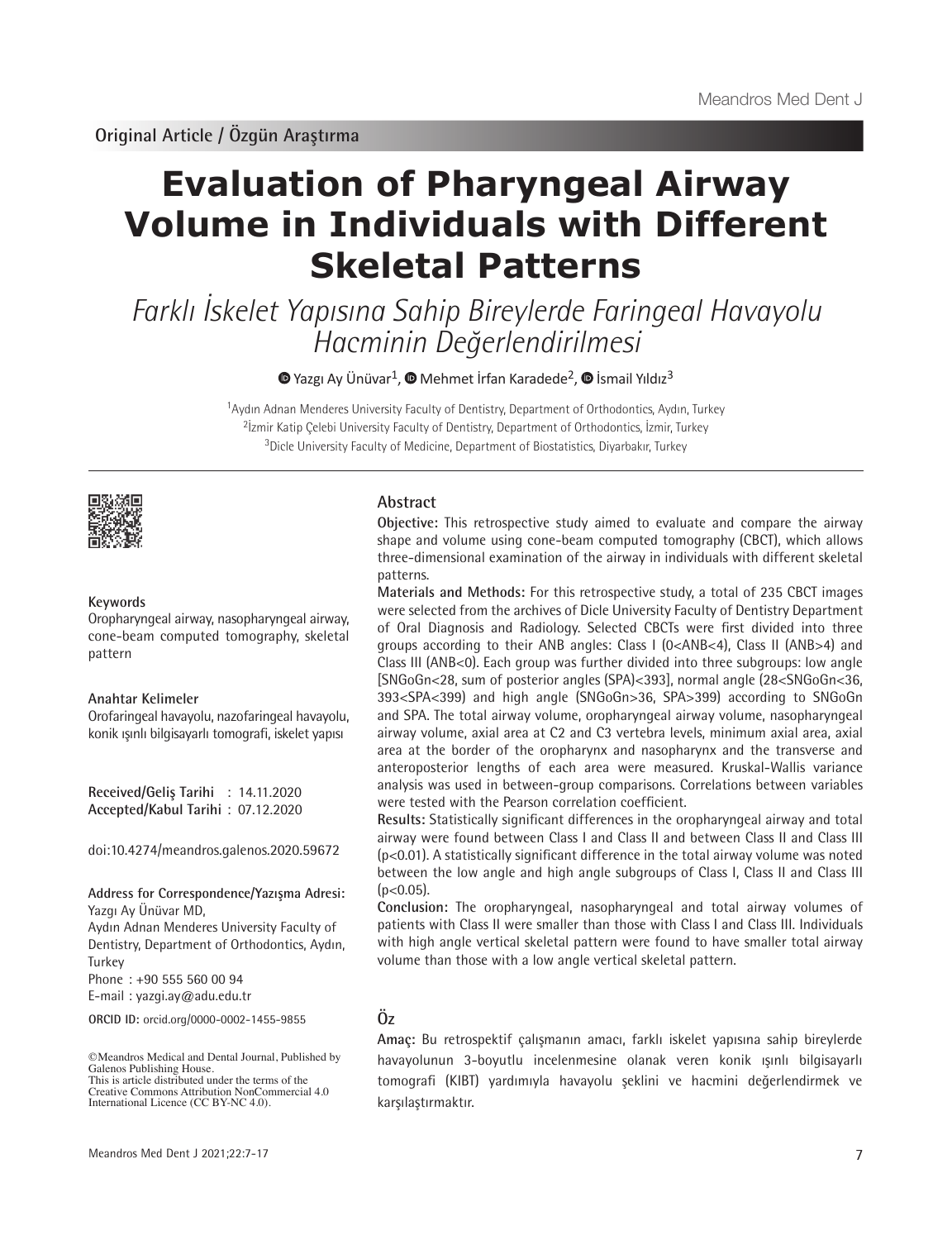**Gereç ve Yöntemler:** Bu retrospektif çalışmada Dicle Üniversitesi Diş Hekimliği Fakültesi Ağız Diş ve Çene Radyolojisi Anabilim Dalı arşivinden toplam 235 KIBT görüntüsü seçildi. Seçilen KIBT'ler ilk olarak ANB açılarına göre Sınıf I (0<ANB<4), Sınıf II (ANB>4) ve Sınıf III (ANB<0) olmak üzere üç gruba ayrıldı. Her grup SNGoGn açısı ve posterior açılar toplamına (PAT) göre üç alt gruba ayrıldı: Kısa (SNGoGn<28, PAT<393), normal (28<SNGoGn<36, 393<PAT<399) ve uzun (SNGoGn>36, PAT>399). Toplam havayolu hacmi, orofaringeal hava yolu hacmi, orofaringeal havayolu hacmi, nazofaringeal havayolu hacmi, C2 ve C3 vertebra seviyelerinde aksiyal alan, minimum aksiyal alan, orofarinks ve nazofarinks sınırında aksiyal alan ve her alanın transversal ve anteroposterior uzunluğu ölçüldü. Gruplar arası karşılaştırmalarda Kruskal-Wallis varyans analizi kullanıldı. Değişkenler arasındaki korelasyonlar Pearson korelasyon katsayısı ile test edildi.

**Bulgular:** Orofaringeal havayolu ve toplam havayolunda Sınıf I ve Sınıf II grupları ile Sınıf II ve Sınıf III grupları arasında p<0,01 düzeyinde istatistiksel olarak anlamlı farklılıklar bulundu. Sınıf I, Sınıf II ve Sınıf III gruplarının kısa ve uzun alt grupları arasında toplam havayolu hacminde p<0,05 düzeyinde istatistiksel olarak anlamlı farklılık vardı.

**Sonuç:** Sınıf II hastaların orofaringeal, nazofaringeal ve toplam havayolu hacimleri, Sınıf I ve Sınıf III hastalardan daha küçüktü. Uzun yüz yapısına sahip bireylerin, kısa yüz yapısına sahip olanlara göre daha küçük toplam havayolu hacmine sahip oldukları bulundu.

# **Introduction**

Obstructive sleep apnea (OSA) is a form of sleepdisordered breathing that has a high prevalence rate and is often underdiagnosed. Although it has been known for years, its importance for individuals and society has recently come to the fore. Upper airway narrowing is also considered a risk factor for OSA (1). Due to close relationship between pharyngeal structures and both craniofacial structures, a mutual interaction between pharyngeal structures and dentofacial pattern is expected. Therefore, the relationship between airway volume and facial morphology has long been a subject of debate, and there is a general view that oropharyngeal and nasopharyngeal structures play a role in the development of the dentofacial complex (2-7).

Most of the previous researchers (2-6,8-11) analyzed the relationship between facial morphology and pharyngeal airway shape on 2-dimensional (2D) cephalometric radiographs. However, the problem with 2D radiographs is that they do not allow assessment of pharyngeal volumes. The human airway is 3-dimensional (3D) and therefore lateral films represent 3D structure in 2D. Therefore, previous studies were limited due to analyzing a 3D structure in 2D (12). Lateral cephalometric radiographs also have severe limitations in distortion, magnification, superimposition, and low reproducibility (13).

The diagnostic capacity of the airway has expanded with the development of computed tomography (CT) 3D technology; however, there is an important limitation in the routine use of CT devices due to the high radiation dose they generate. The radiation dose has been reduced thanks to the

development of cone-beam computed tomography (CBCT). CBCT has become an accepted craniofacial imaging technique, especially known for its low radiation dose and faster image acquisition times compared to conventional CT (14).

The aim of this retrospective study is to evaluate and compare airway shape and volume with the help of CBCT, which allows the 3D examination of the airway in individuals with different skeletal pattern. Most or the previous studies were based on the sagittal craniofacial pattern and upper pharyngeal airway. This study focused on both sagittal and vertical skeletal pattern with extended sample size.

#### **Materials and Methods**

This retrospective study protocol was approved by the Local Ethics Committee in Dicle University Faculty of Dentistry (decision no: 5, date: 01.12.2014). Patients were not given additional radiation for the purpose of this study. CBCT scans were performed for better diagnosis of dental problems, and all patients or parents signed an informed consent form allowing the use of these records. One thousand and three hundred CBCT scans in the archives of Dicle University Faculty of Dentistry Department of Oral Diagnosis and Radiology were evaluated and CBCT scans of 235 individuals (114 girls, 121 boys) who met the inclusion criteria were selected. Our exclusion criteria for research were: detectable pathology along the upper airway, missing teeth except third molars, previous orthodontic treatment or orthognathic surgery, craniofacial syndrome and cleft lip and palate, adenoidectomy or tonsillectomy, CBCT scan age less than 16, nasal obstruction and scans showing incomplete view of the upper airway.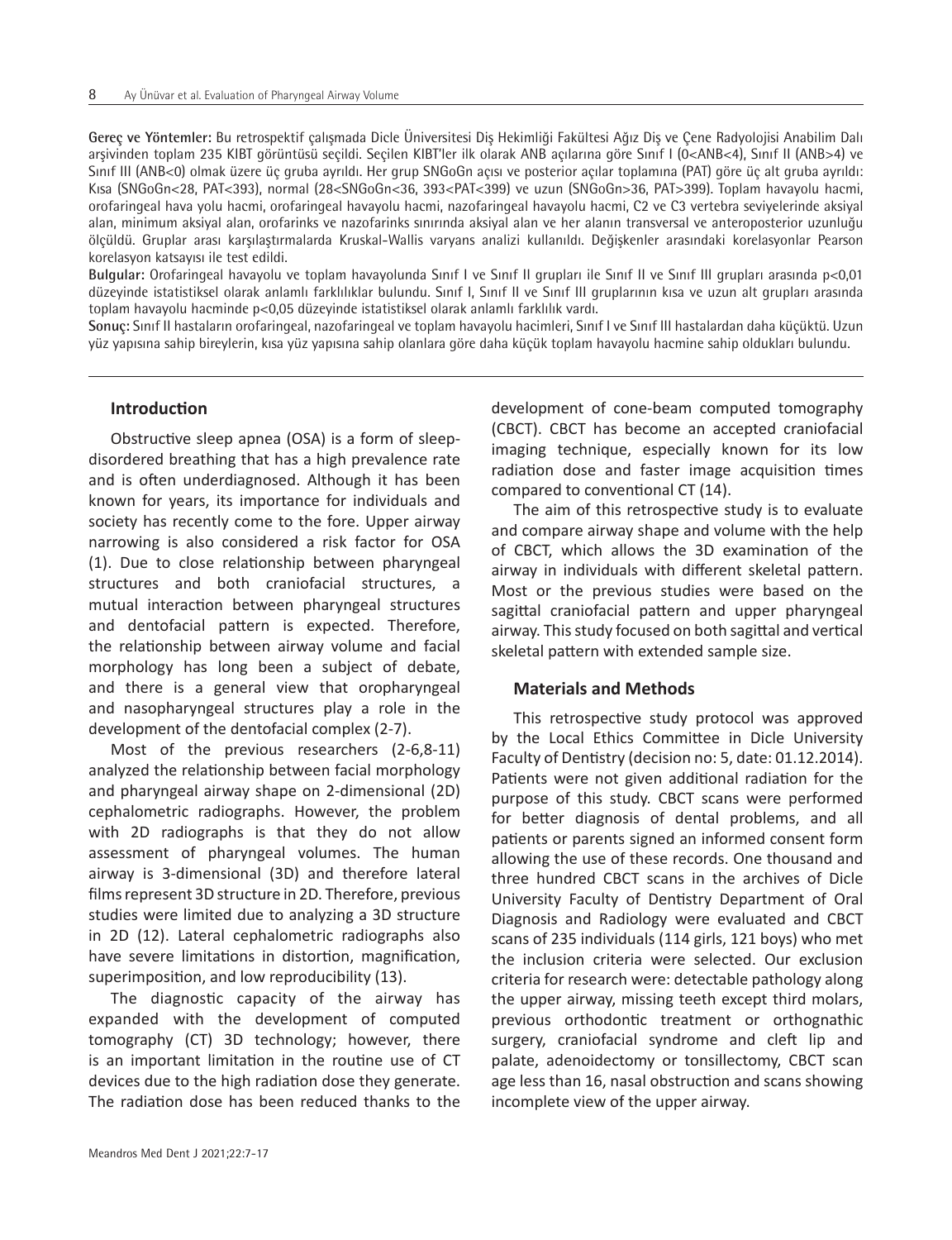Selected CBCTs were first divided into three groups according to their ANB angles, Class I (0<ANB<4), Class II (ANB>4) and Class III (ANB<0). Each group is divided into three subgroups, low angle (SNGoGn<28, sum of posterior angles (SPA)<393), normal angle (28<SNGoGn<36, 393<SPA<399) and high angle (SNGoGn>36, SPA>399) according to SNGoGn and SPA. The male-female composition of the individuals included in this study by groups and subgroups are shown in Table 1.

All selected CBCT images were acquired with an i-CAT (Imaging Sciences International, Hatfield, Pa) device with 5.0 mA, 120kV, 0.3 mm voxel thickness, a single 360° rotation and 9.6 seconds setting. All data were collected and measured by the same researcher (Y.A.U). All skeletal and airway measurements were done with Dolphin 3D (version 11, Dolphin imaging & Management Solutions, Chatsworth, Calif), a thirdparty software program.

Total airway volume (TAV), oropharyngeal airway volume (OAV), nasopharyngeal airway volume (NAV), axial area at C2 and C3 vertebra levels, minimum (min) axial area, axial area at the border of the oropharynx and nasopharynx, and the transverse and anteroposterior (AP) length of each area were measured for 3D airway analysis on the CBCT data. The posterior border of the TAV is the posterior pharyngeal wall, the anterior border is the anterior pharyngeal wall, the lower border is the line passing through the lowest and the furthest level of vertebra C3 and parallel to the Frankfurt horizontal plane. When viewed from the sagittal aspect, the upper border is determined as the line that will contain the radiolucent region remaining posteriorly in the section where the dorsal region of the vomer meets the palate (Figure 1). The upper boundary of the OAV is defined as the line that passes through the lowest and foremost end of the Atlas and runs parallel to the Frankfurt Horizontal plane. The lower border is the line passing through the lowest and foremost level of vertebrae C3 and parallel to the Frankfurt Horizontal plane, the posterior border is the posterior pharyngeal wall and the anterior border is the anterior pharyngeal wall (Figure 2). NAV was calculated as the volume obtained by subtracting the OAV from the TAV.

#### **Statistical Analysis**

SPSS 15.0 (SPSS Inc., Chicago, IL, USA) statistical package program was used to analyze the data

obtained in our study. Statistical significance was set at 0.05. Chi-square test was used to check the distribution of gender in balance between groups. Kolmogorov-Smirnov test was used to determine whether the data were normally distributed. One-Way ANOVA analysis was used to comparisons between groups with normally distributed parameters. Kruskal-Wallis variance analysis was used as a statistical method for comparing the groups for parameters that did not show normal distribution. The Mann-Whitney U test with Bonferroni correction was used for parameters that showed statistically significant differences according to the analysis results. Correlations between variables were tested with the Pearson correlation coefficient.

Images were re-measured 3 weeks after the first measurements for reliability purposes. Dahlberg's



**Figure 1.** Total airway volume borders



**Figure 2.** Oropharyngeal airway volume borders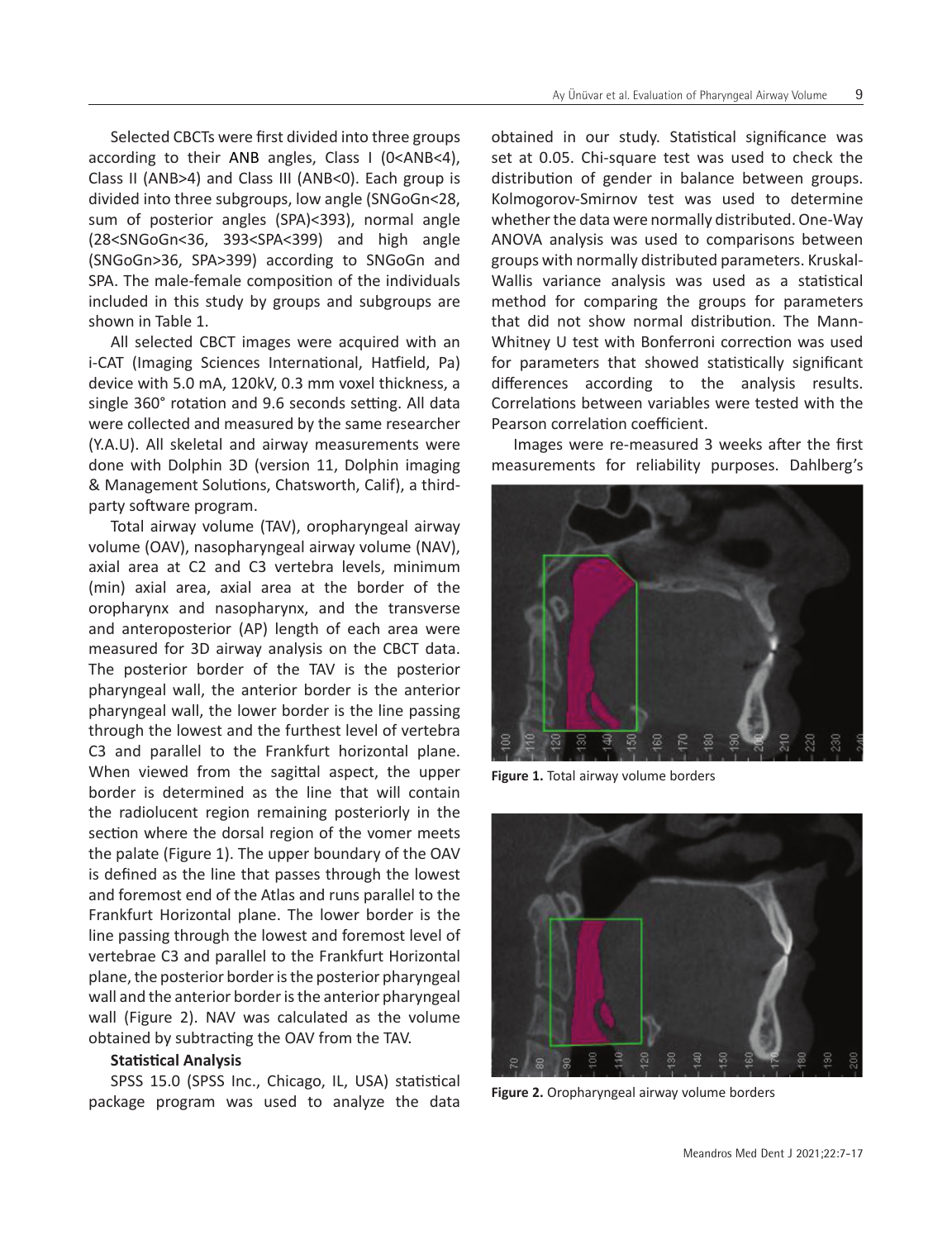formula (√∑d**²**/2n) for linear, areal and angular measurements and the intra-class correlation coefficient (ICC) for volumetric measurements were used to test reliability (15).

# **Results**

In the evaluation of operator calibration, it was confirmed that the ICC results were between 0.928- 0.941, and the results of Dalhberg's formula were between 0.354 and 0.802 for all variables evaluated.

The gender distributions of the groups are given in Table 1. The chi-square test was used to check the balanced distribution of gender among the groups. In the groups of this study, we could not find any differences between the groups due to the similar male-female composition and the data were combined because there was no significant difference. As we used ANB, SnGoGn and SPA to form the groups, it was expected to have statistically significant differences on skeletal variables between the groups (p<0.001).

Descriptive statistics showing means, standard deviations, min and maximum values for different groups and the results of their comparison are shown in Table 2 (p<0.05). There were statistically significant differences between Class I and Class II groups, Class II and Class III groups in terms of OAV, NAV, TAV, crosssectional area at the C3 level, and min axial area. C3 T and C3 AP lengths differ significantly between Class II and Class III groups (p<0.05); min axial AP length between Class I and Class II groups (p<0.05); however, no difference was found in other length parameters.

Statistically significant differences were found between the low angle and high angle subgroups of Class I group in terms of OAV and TAV (p<0.05). Statistically significant differences at p<0.05 level were found between the low angle and high angle subgroups of the Class I group and the normal angle and high angle subgroups in the cross-sectional area at C2 level. There were statistically significant differences at p<0.01 level in terms of C2 AP length between the low angle and high angle, normal angle and high angle subgroups of the Class I group (Table 3). There was a statistically significant difference at the level of p<0.05 in TAV between the low angle and high angle subgroups of Class II and Class III groups (Tables 4, 5).

Bivariate correlations are given in Table 6. Negative correlations were found between volumetric measurements and ANB, SNGoGn and SPA. In addition, negative correlations were found between C2, min and O-N border AP length measurements, SNGoGn and SPA. A high correlation was found between the min axial cross-sectional area and volumetric measurements. A positive correlation was found between OAV and NAV.

# **Discussion**

There are few studies examining the pharyngeal airway with 3D techniques in Class I, Class II and Class III skeletal malocclusions with different vertical skeletal pattern. Whereas, understanding the anatomy of individuals with different craniofacial growth patterns and the nature of this region may create new opportunities for the development of treatment plans and treatment methods.

|           |        |             |     | Table 1. Male-female composition of Class I, Class II and Class III groups and their subgroups |        |             |            |       |
|-----------|--------|-------------|-----|------------------------------------------------------------------------------------------------|--------|-------------|------------|-------|
| Group     | Female | <b>Male</b> | Sum | Subgroup                                                                                       | Female | <b>Male</b> | <b>Sum</b> | p     |
|           |        |             |     | High angle                                                                                     | 14     | 14          | 28         |       |
| Class I   | 42     | 40<br>43    | 82  | Normal angle                                                                                   | 14     | 14          | 28         |       |
|           |        |             |     | Low angle                                                                                      | 14     | 12          | 26         |       |
| Class II  | 40     |             |     | High angle                                                                                     | 12     | 14          | 26         |       |
|           |        |             | 83  | Normal angle                                                                                   | 14     | 15          | 29         | >0.10 |
|           |        |             |     | Low angle                                                                                      | 14     | 14          | 28         |       |
|           | 32     | 38          | 70  | High angle                                                                                     | 11     | 13          | 24         |       |
| Class III |        |             |     | Normal angle                                                                                   | 10     | 12          | 22         |       |
|           |        |             |     | Low angle                                                                                      | 11     | 13          | 24         |       |
| Sum       | 114    | 121         | 235 |                                                                                                | 114    | 121         | 235        |       |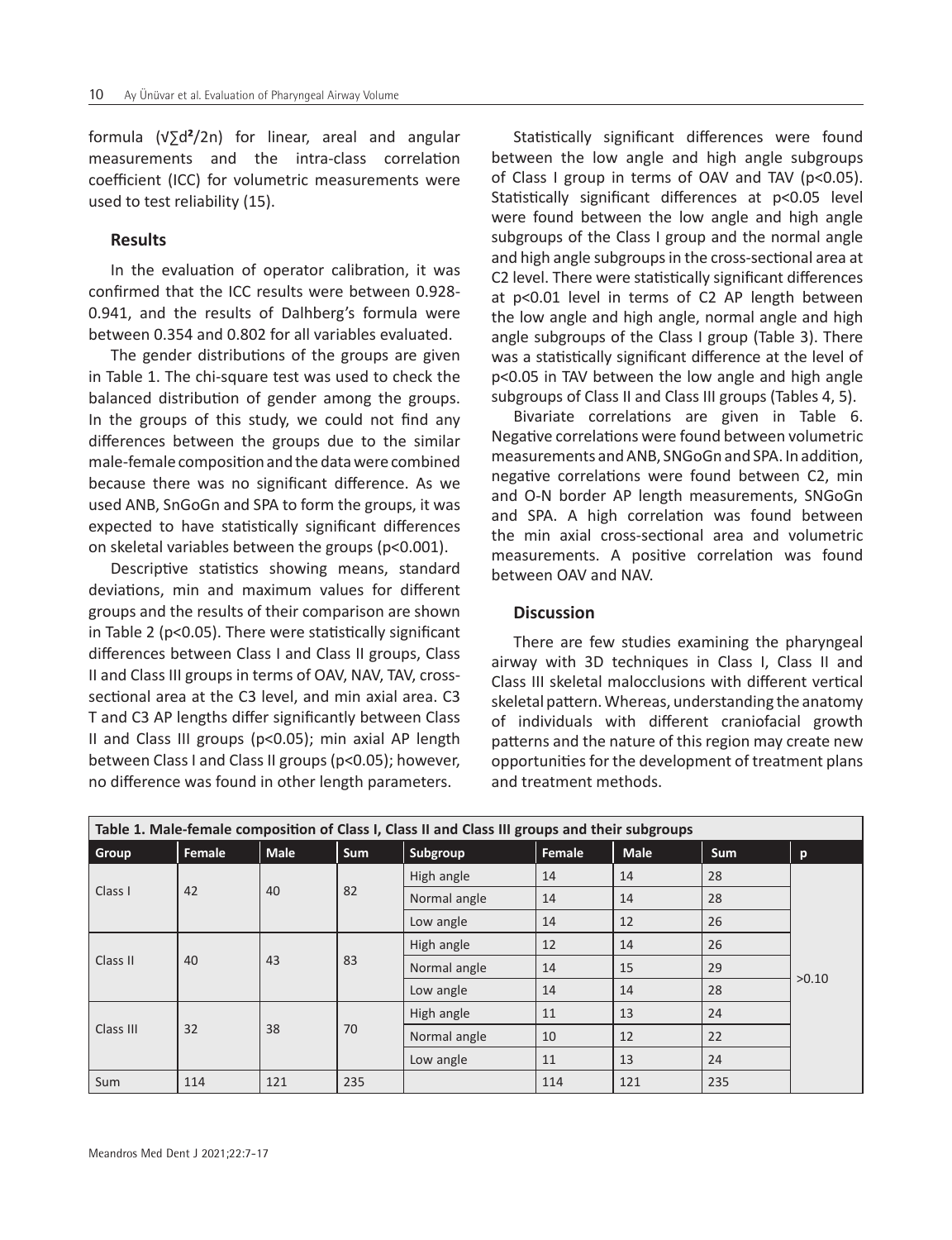| comparisons using Kruskal-Wallis test |          | Table 2. Descriptive statistics showing the means,                                                                                                                                                                                                                                                                                                                                  |                |          |                |                  |        |         |                 | standard deviations, minimum and maximum values of the Class I, Class II and Class III groups and results of intergroup |         |          |                  |          |                  |
|---------------------------------------|----------|-------------------------------------------------------------------------------------------------------------------------------------------------------------------------------------------------------------------------------------------------------------------------------------------------------------------------------------------------------------------------------------|----------------|----------|----------------|------------------|--------|---------|-----------------|-------------------------------------------------------------------------------------------------------------------------|---------|----------|------------------|----------|------------------|
|                                       |          | Class I                                                                                                                                                                                                                                                                                                                                                                             |                |          |                | Class II         |        |         |                 | Class III                                                                                                               |         |          | Ξ                | E        | Ī                |
|                                       | $\equiv$ | Mean ± SD                                                                                                                                                                                                                                                                                                                                                                           | İm             | Max      | $\blacksquare$ | Mean ± SD        | İm     | Max     | $\mathbf{r}$    | Mean ± SD                                                                                                               | im      | Max      |                  | $\Omega$ | $\Omega$         |
| Volumetric (mm <sup>3</sup> )         |          |                                                                                                                                                                                                                                                                                                                                                                                     |                |          |                |                  |        |         |                 |                                                                                                                         |         |          |                  |          |                  |
| <b>OAV</b>                            | 82       | 11296.51±4475.99                                                                                                                                                                                                                                                                                                                                                                    | 4483.90        | 21374.80 | 83             | 9240.28±2489.81  | 2929.7 | 23110.2 | $\overline{C}$  | 11427.97±2887.77                                                                                                        | 3159.70 | 31943    | $\ast$<br>$\ast$ | SN       | $*$              |
| NAV                                   | 82       | 11192.44±3737.70                                                                                                                                                                                                                                                                                                                                                                    | 377            | 22051    | 83             | 9423.65±3767.87  | 1297.3 | 21806.1 | $\overline{70}$ | 10693.53±3509.48                                                                                                        | 2385    | 24239.70 | $\ast$<br>$\ast$ | S        | ₩                |
| <b>NYL</b>                            | 82       | 22488.94±7407.03                                                                                                                                                                                                                                                                                                                                                                    | 55.20<br>106   | 41025.90 | 83             | 18663.93±5232.03 | 6998   | 44916.3 | $\sqrt{2}$      | 22121.50±5997.42                                                                                                        | 6635.10 | 44749.3  | $\ast$<br>$\ast$ | S        | $\ast$<br>$\ast$ |
| Cross-sectional (mm <sup>2</sup> )    |          |                                                                                                                                                                                                                                                                                                                                                                                     |                |          |                |                  |        |         |                 |                                                                                                                         |         |          |                  |          |                  |
| C                                     | 82       | 247.76±118.90                                                                                                                                                                                                                                                                                                                                                                       | $\cup$<br>54.7 | 563.50   | 83             | 219.64±119.11    | 40.70  | 620.2   | $\overline{70}$ | 240.35±106.38                                                                                                           | 60.30   | 506.70   | S                | S        | S                |
| ෆ                                     | 82       | 268.64±117.56                                                                                                                                                                                                                                                                                                                                                                       | 75.60          | 589.60   | 83             | 222.98±108.49    | 54.60  | 641.10  | $\overline{C}$  | 269.32±131.21                                                                                                           | 66.40   | 707.10   | $\ast$           | Š        | $\ast$           |
| MinAx                                 | 82       | 202.59±94.71                                                                                                                                                                                                                                                                                                                                                                        | 50             | 441.7    | 83             | 157.68±82.04     | 33.1   | 421.9   | $\overline{70}$ | 175.48±78.69                                                                                                            | 57.40   | 407.20   | $\ast$<br>$\ast$ | S        | $\ast$           |
| OP-NP border                          | 82       | 303.26±110.8                                                                                                                                                                                                                                                                                                                                                                        | 86.7           | 565.8    | 83             | 278.08±118.91    | 46.5   | 569.2   | $\sqrt{2}$      | 293.99±120.14                                                                                                           | 59.20   | 735.90   | S                | SN       | S                |
| Length (mm)                           |          |                                                                                                                                                                                                                                                                                                                                                                                     |                |          |                |                  |        |         |                 |                                                                                                                         |         |          |                  |          |                  |
| C2                                    | 82       | 25.19±6.59                                                                                                                                                                                                                                                                                                                                                                          | Ğ<br>10.5      | 38.28    | 83             | 24.41±7.02       | 10.30  | 40.30   | $\sqrt{2}$      | 26.8±7.16                                                                                                               | 10.41   | 50       | S                | S        | S                |
| C2AP                                  | 82       | 10.94±3.58                                                                                                                                                                                                                                                                                                                                                                          | 3.57           | 20       | 83             | 10.21±3.07       | 3.49   | 19.43   | 70              | 11.23±3.72                                                                                                              | 4.31    | 19.67    | S                | SN       | S                |
| $\overline{c}$                        | 82       | 29.38±5.2                                                                                                                                                                                                                                                                                                                                                                           | 4<br>14.4      | 40.54    | 83             | 28.39±5.61       | 14.14  | 40.42   | $\overline{70}$ | 30.67±6.19                                                                                                              | 16.33   | 51       | S                | S        | $\ast$           |
| C3 AP                                 | 82       | 11.73±4.36                                                                                                                                                                                                                                                                                                                                                                          | 3.90           | 22.12    | 83             | 10.33±3.83       | 3.08   | 21.67   | $\sqrt{2}$      | 12.03±4.47                                                                                                              | 4.35    | 26.88    | S                | S        | ₩                |
| MinAx T                               | 82       | 23.22±6.03                                                                                                                                                                                                                                                                                                                                                                          | 10.54          | 39.94    | 83             | 23.38±6.30       | 10.59  | 30.54   | $\sqrt{2}$      | 23.56±6.08                                                                                                              | 7.14    | 36.56    | S                | Š        | S                |
| MinAx AP                              | 82       | 9.43±3.01                                                                                                                                                                                                                                                                                                                                                                           | 3.20           | 15.11    | 83             | 8.05±2.99        | 2.65   | 17.58   | $\overline{70}$ | 8.33±3.03                                                                                                               | 2.59    | 15.71    | $\ast$           | S        | S                |
| OP-NP border T                        | 82       | 29.2±6.61                                                                                                                                                                                                                                                                                                                                                                           | ڡۣ<br>14.8     | 44.44    | 83             | 27.18±7.46       | 10.70  | 50.88   | 70              | 28.79±6.42                                                                                                              | 13.96   | 42.5     | SN               | Š        | SN               |
| OP-NP border AP                       | 82       | 12.08±3.47                                                                                                                                                                                                                                                                                                                                                                          | 6.46           | 22.96    | 83             | 11.26±3.38       | 4.23   | 20.5    | $\overline{70}$ | 12.30±4.03                                                                                                              | 4.79    | 30       | S                | S        | S                |
|                                       |          | NAV: Nasopharyngeal airway volume, OAV: Oropharyngeal airway volume, TAV: Total airway volume, OP: Oropharynx, NP: Nasopharynx, minAx: Minimum area of the oropharynx on the axial slice, T: Transversal, AP:<br>Anteroposterior, I: Class I, II: Class II, III: Class III, SD: Standard deviation; min: Minimum, max: Maximum, NS: Not significant, *p<0.05, **p<0.01, ****p<0.001 |                |          |                |                  |        |         |                 |                                                                                                                         |         |          |                  |          |                  |

Meandros Med Dent J 2021;22:7-17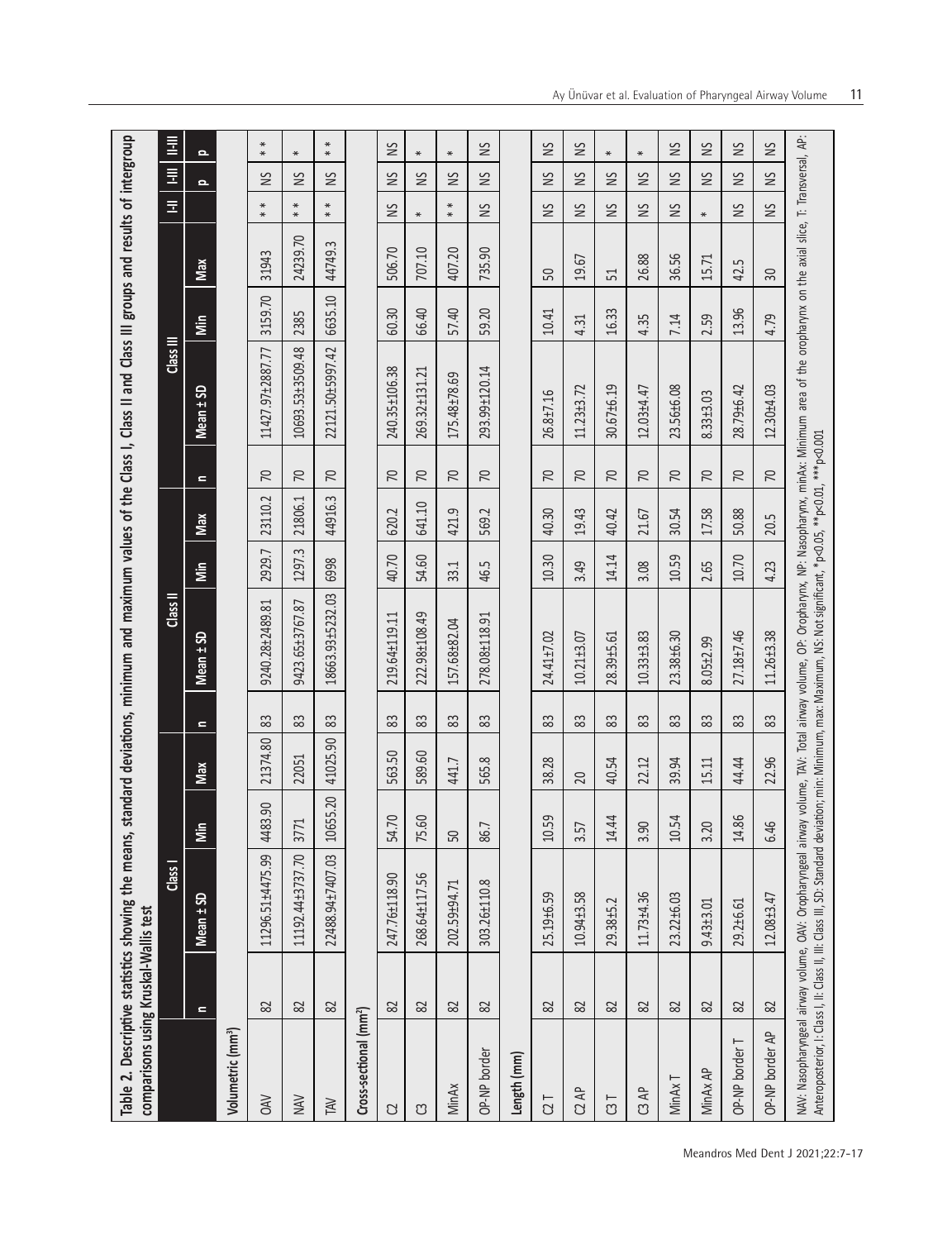| Secubrial, and length variables, and comparison of these measurements according to vertical skeletal pattern |           |                  |    |                     |    |                   |           |           |           |  |  |
|--------------------------------------------------------------------------------------------------------------|-----------|------------------|----|---------------------|----|-------------------|-----------|-----------|-----------|--|--|
| Class I                                                                                                      |           |                  |    |                     |    |                   |           |           |           |  |  |
|                                                                                                              | Low angle |                  |    | <b>Normal angle</b> |    | <b>High angle</b> | $L-N$     | $L-H$     | $N-H$     |  |  |
| Volumetric (mm <sup>3</sup> )                                                                                | n         | Mean ± SD        | n  | Mean ± SD           | n  | Mean ± SD         | р         | р         | p         |  |  |
| <b>OAV</b>                                                                                                   | 28        | 12386.62±4640.58 | 29 | 11766.08±5855.47    | 26 | 9736.83±3570.29   | <b>NS</b> | $\ast$    | <b>NS</b> |  |  |
| <b>NAV</b>                                                                                                   | 28        | 11646.36±3426.18 | 29 | 11640.37±3958.44    | 26 | 10290.59±3752.73  | <b>NS</b> | <b>NS</b> | <b>NS</b> |  |  |
| <b>TAV</b>                                                                                                   | 28        | 24032.98±7308.16 | 29 | 23406.45±8111.74    | 26 | 20027.39±6311.91  | <b>NS</b> | $\ast$    | <b>NS</b> |  |  |
| Cross sectional (mm <sup>2</sup> )                                                                           |           |                  |    |                     |    |                   |           |           |           |  |  |
| C <sub>2</sub>                                                                                               | 28        | 279.29±134.83    | 29 | 261.67±109.52       | 26 | 202.32±102.59     | <b>NS</b> | $\ast$    | $\ast$    |  |  |
| C <sub>3</sub>                                                                                               | 28        | 286.89±143.75    | 29 | 272.34±93.74        | 26 | 246.69±109.29     | <b>NS</b> | <b>NS</b> | <b>NS</b> |  |  |
| <b>MinAx</b>                                                                                                 | 28        | 204.21±100.21    | 29 | 198.10±98.29        | 26 | 205.46±82.41      | <b>NS</b> | <b>NS</b> | <b>NS</b> |  |  |
| OP-NP border                                                                                                 | 28        | 301.91±118.99    | 29 | 294.52±96.19        | 26 | 313.35±113.94     | <b>NS</b> | NS        | <b>NS</b> |  |  |
| Length (mm)                                                                                                  |           |                  |    |                     |    |                   |           |           |           |  |  |
| C2T                                                                                                          | 28        | 25.55±6.49       | 29 | 25.89±6.72          | 26 | 24.13±6.64        | <b>NS</b> | <b>NS</b> | <b>NS</b> |  |  |
| C <sub>2</sub> AP                                                                                            | 28        | 12.19±3.88       | 29 | 11.45±3.66          | 26 | $9.18 \pm 2.51$   | <b>NS</b> | * *       | $* *$     |  |  |
| C <sub>3</sub> T                                                                                             | 28        | 30.32±5.53       | 29 | 29.15±4.11          | 26 | 28.67±5.93        | <b>NS</b> | <b>NS</b> | <b>NS</b> |  |  |
| C <sub>3</sub> AP                                                                                            | 28        | 11.94±5.19       | 29 | 12.42±3.85          | 26 | 10.83±4.01        | <b>NS</b> | <b>NS</b> | <b>NS</b> |  |  |
| MinAx T                                                                                                      | 28        | 22.77±4.33       | 29 | 24.08±5.75          | 26 | 22.81±7.59        | <b>NS</b> | <b>NS</b> | <b>NS</b> |  |  |
| MinAx AP                                                                                                     | 28        | 8.78±3.29        | 29 | $8.76 \pm 3.18$     | 26 | $10.75 \pm 2.53$  | <b>NS</b> | <b>NS</b> | <b>NS</b> |  |  |
| OP-NP border T                                                                                               | 28        | 30.45±6.67       | 29 | 28.85±6.27          | 26 | 28.3±6.98         | <b>NS</b> | <b>NS</b> | <b>NS</b> |  |  |
| OP-NP border AP                                                                                              | 28        | 13.12±4.04       | 29 | 11.96±2.40          | 26 | 11.16±3.69        | N.S.      | N.S.      | N.S.      |  |  |
|                                                                                                              |           |                  |    |                     |    |                   |           |           |           |  |  |

**Table 3. Descriptive statistics of Class I subgroups showing means and standard deviations of volumetric, crosssectional, and length variables, and comparison of these measurements according to vertical skeletal pattern**

NAV: Nasopharyngeal airway volume, OAV: Oropharyngeal airway volume, TAV: Total airway volume, OP: Oropharynx, NP: Nasopharynx, MinAx: Minimum area of the oropharynx on the axial slice, T: Transversal, AP: Anteroposterior, L: Low angle group, N: Normal angle group, H: High angle group, SD: Standard deviation, NS: Not significant, \*p<0.05, \*\*p<0.01, \*\*\*p<0.001

Although there are 2D studies in the literature in which airway analyzes of individuals are performed, the number of 3D studies has not yet reached a sufficient level yet (3-6,10). The advantage of this method is that the lateral cephalometric radiography is more common and cheaper than CBCT, and the radiation level is lower. Since the human airway is a 3D dynamic structure, it is not sufficient to examine it statically in 2D. However, there are some disadvantages, such as magnification of the 2D image, distortion, and superimposing of anatomical structures (16). Aboudara et al. (12) reported that CBCT was a simple and effective data for accurate airway analysis in their study comparing the airway measurements obtained with lateral cephalometric radiography and CBCT. In addition, 2D measurements of nasopharyngeal airway area; they found that due

to the compression of the 3D structure into the 2D structure, most of the structural information was insufficient. Airway measurements of this study are consistent with the study of Haskell et al. (17).

As is known, the airway is a mobile structure and can exhibit mobility during inhalation. Lowe et al. (13) reported that airway size is related to the respiratory phase. People are routinely instructed to hold their breath during the CBCT scan with the i-CAT device. It is suitable for not breathing due to its short 9.6 seconds scanning time. Thus, the respiratory phase was controlled, a standardization of the images was obtained and at the same time, the airway was kept stable during the scan.

El and Palomo (18) performed 3D measurements of the pharyngeal airway using different software programs and compared the accuracy and reliability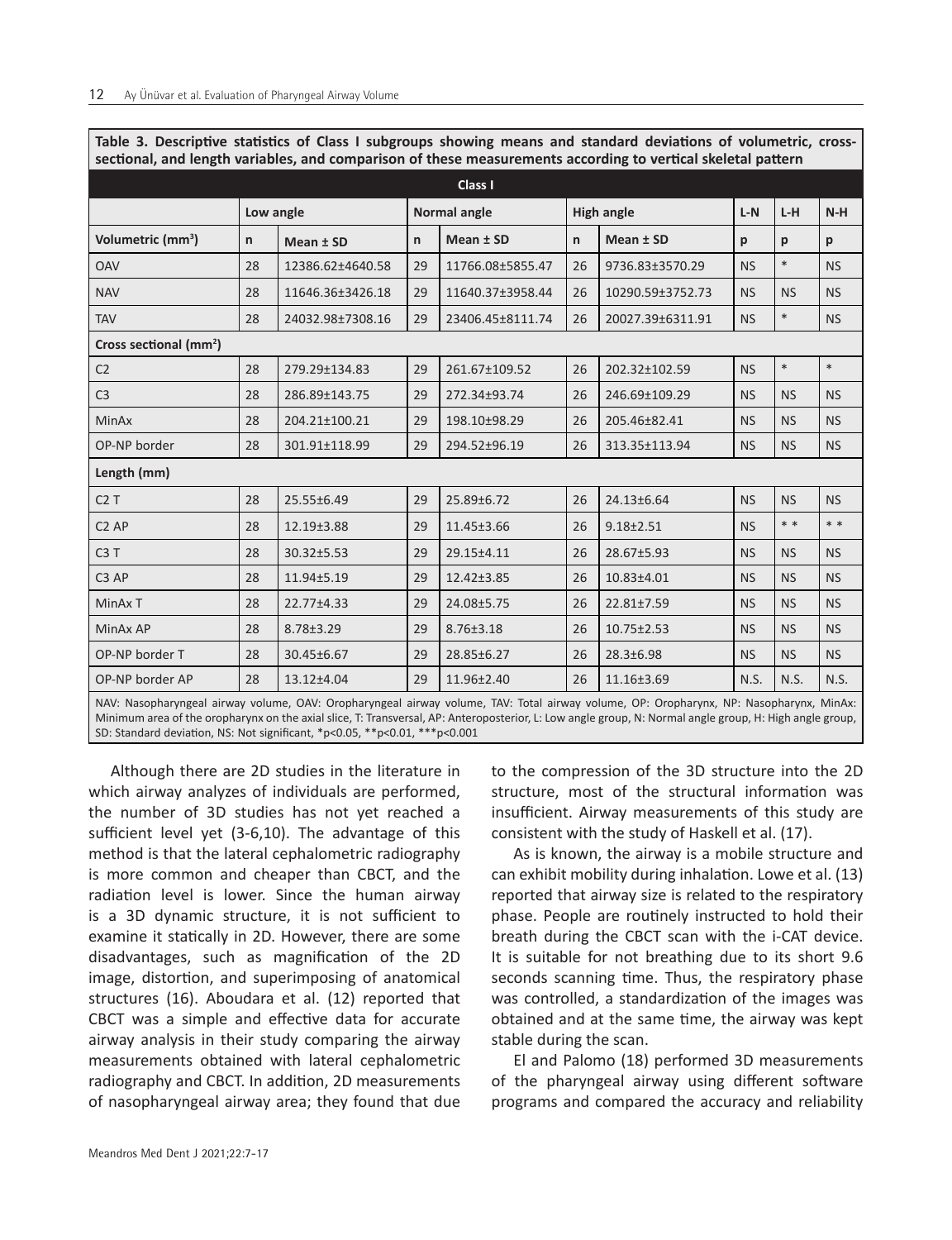| sectional, and length variables, and comparison of these measurements according to vertical skeletal pattern |    |                  |    |                                                                                                                                        |              |                   |           |           |           |  |  |
|--------------------------------------------------------------------------------------------------------------|----|------------------|----|----------------------------------------------------------------------------------------------------------------------------------------|--------------|-------------------|-----------|-----------|-----------|--|--|
|                                                                                                              |    |                  |    | <b>Class II</b>                                                                                                                        |              |                   |           |           |           |  |  |
|                                                                                                              |    | Low angle        |    | Normal angle                                                                                                                           |              | <b>High angle</b> | $L-N$     | $L-H$     | $N-H$     |  |  |
| Volumetric (mm <sup>3</sup> )                                                                                | n  | Mean ± SD        | n  | Mean ± SD                                                                                                                              | $\mathsf{n}$ | Mean ± SD         | p         | p         | p         |  |  |
| <b>OAV</b>                                                                                                   | 24 | 9838.04±4488.03  | 22 | 9475.61±4875.09                                                                                                                        | 24           | 8407.19±4185.27   | <b>NS</b> | <b>NS</b> | <b>NS</b> |  |  |
| <b>NAV</b>                                                                                                   | 24 | 10433.59±3254.85 | 22 | 9047.91±4962.34                                                                                                                        | 24           | 8789.45±3939.99   | <b>NS</b> | <b>NS</b> | <b>NS</b> |  |  |
| <b>TAV</b>                                                                                                   | 24 | 20271.63±6678.80 | 22 | 18523.52±8010.50                                                                                                                       | 24           | 17196.64±6979.50  | <b>NS</b> | $\ast$    | <b>NS</b> |  |  |
| Cross sectional (mm <sup>2</sup> )                                                                           |    |                  |    |                                                                                                                                        |              |                   |           |           |           |  |  |
| C <sub>2</sub>                                                                                               | 24 | 227.64±122.49    | 22 | 239.00±108.11                                                                                                                          | 24           | 192.28±101.20     | <b>NS</b> | <b>NS</b> | <b>NS</b> |  |  |
| C <sub>3</sub>                                                                                               | 24 | 230.05±124.32    | 22 | 233.24±89.32                                                                                                                           | 24           | 205.65±110.07     | <b>NS</b> | <b>NS</b> | <b>NS</b> |  |  |
| <b>MinAx</b>                                                                                                 | 24 | 161.98±82.81     | 22 | 170.63±91.12                                                                                                                           | 24           | 140.43±72.81      | <b>NS</b> | <b>NS</b> | <b>NS</b> |  |  |
| OP-NP border                                                                                                 | 24 | 269.79±87.52     | 22 | 281.87±135.34                                                                                                                          | 24           | 282.58±133.88     | <b>NS</b> | <b>NS</b> | <b>NS</b> |  |  |
| Length (mm)                                                                                                  |    |                  |    |                                                                                                                                        |              |                   |           |           |           |  |  |
| C2T                                                                                                          | 24 | 23.56±5.27       | 22 | 26.44±8.76                                                                                                                             | 24           | 23.23±6.65        | <b>NS</b> | <b>NS</b> | <b>NS</b> |  |  |
| C <sub>2</sub> AP                                                                                            | 24 | $10.35 \pm 3.55$ | 22 | $10.91 \pm 2.49$                                                                                                                       | 24           | $9.37 \pm 2.97$   | <b>NS</b> | <b>NS</b> | <b>NS</b> |  |  |
| C <sub>3</sub> T                                                                                             | 24 | 28.67±5.59       | 22 | 29.03±5.51                                                                                                                             | 24           | 27.47±6.12        | <b>NS</b> | <b>NS</b> | <b>NS</b> |  |  |
| C3 AP                                                                                                        | 24 | 10.89±4.13       | 22 | $10.64 \pm 3.20$                                                                                                                       | 24           | 9.46±4.05         | <b>NS</b> | NS        | <b>NS</b> |  |  |
| MinAx T                                                                                                      | 24 | 23.82±6.51       | 22 | 23.13±6.89                                                                                                                             | 24           | 23.19±5.75        | <b>NS</b> | <b>NS</b> | <b>NS</b> |  |  |
| MinAx AP                                                                                                     | 24 | 8.30±3.33        | 22 | $8.30 \pm 2.83$                                                                                                                        | 24           | 7.55±2.84         | <b>NS</b> | <b>NS</b> | <b>NS</b> |  |  |
| OP-NP border T                                                                                               | 24 | 26.91±7.09       | 22 | 27.83±8.95                                                                                                                             | 24           | 26.8±6.56         | N.S.      | N.S.      | N.S.      |  |  |
| OP-NP border AP                                                                                              | 24 | 10.89±2.22       | 22 | 11.50±3.34                                                                                                                             | 24           | 11.39±4.35        | N.S.      | N.S.      | N.S.      |  |  |
|                                                                                                              |    |                  |    | NAV; Nasonharyngeal airway volume. OAV; Oronharyngeal airway volume. TAV; Total airway volume. OP; Oronharynx, NP; Nasonharynx, MinAx; |              |                   |           |           |           |  |  |

**Table 4. Descriptive statistics of Class II subgroups showing means and standard deviations of volumetric, crosssectional, and length variables, and comparison of these measurements according to vertical skeletal pattern**

NAV: Nasopharyngeal airway volume, OAV: Oropharyngeal airway volume, TAV: Total airway volume, OP: Oropharynx, NP: Nasopharynx, MinAx: Minumum area of the oropharynx on the axial slice, T: Transversal, AP: Anteroposterior, L: Low angle group, N: Normal angle group, H: High angle group, SD: Standard deviation, NS: Not significant, \*p<0.05, \*\*p<0.01, \*\*\*p<0.001

of these programs. One of the software programs they use is the Dolphin 3D program, and they have reported that it is reliable. In our study, we performed 3D airway analysis using Dolphin 3D software.

In the literature, malocclusion type has no effect on pharyngeal airway width (5,6). When the skeletal classification is examined, it is seen that Class I and Class III individuals have a larger airway volume than Class II individuals. Kim et al. (19) stated that retrognathic individuals tend to have a smaller airway volume in normal anteroposterior relationship compared to those with retrognathic jaws. In our study, we found that the smaller airway volume in Class II skeletal individuals emerged as a result of the retrognathic skeletal structure. Grauer et al. (20) also found similar findings. In the Class II group, the

shorter and backward mandible can push the tongue and soft palate into the pharyngeal cavity, resulting in a decrease in the volume of the oropharynx. Kikuchi (21) reported in a 3D airway study that the airway is affected by the skeletal structure of the oropharyngeal region. He stated that the pharyngeal morphology other than the airway size was affected by the anteroposterior relationship of the mandible.

El and Palomo (7), in a study examining the airway in 3D, found that the NAV of Class I individuals was larger than Class II individuals. Kerr (9) stated that individuals with Class II malocclusion have smaller nasopharyngeal and adenoid tissue areas. Researchers have shown that there is a relationship between the upper airway and the type of malocclusion and that the nasopharynx is narrower in individuals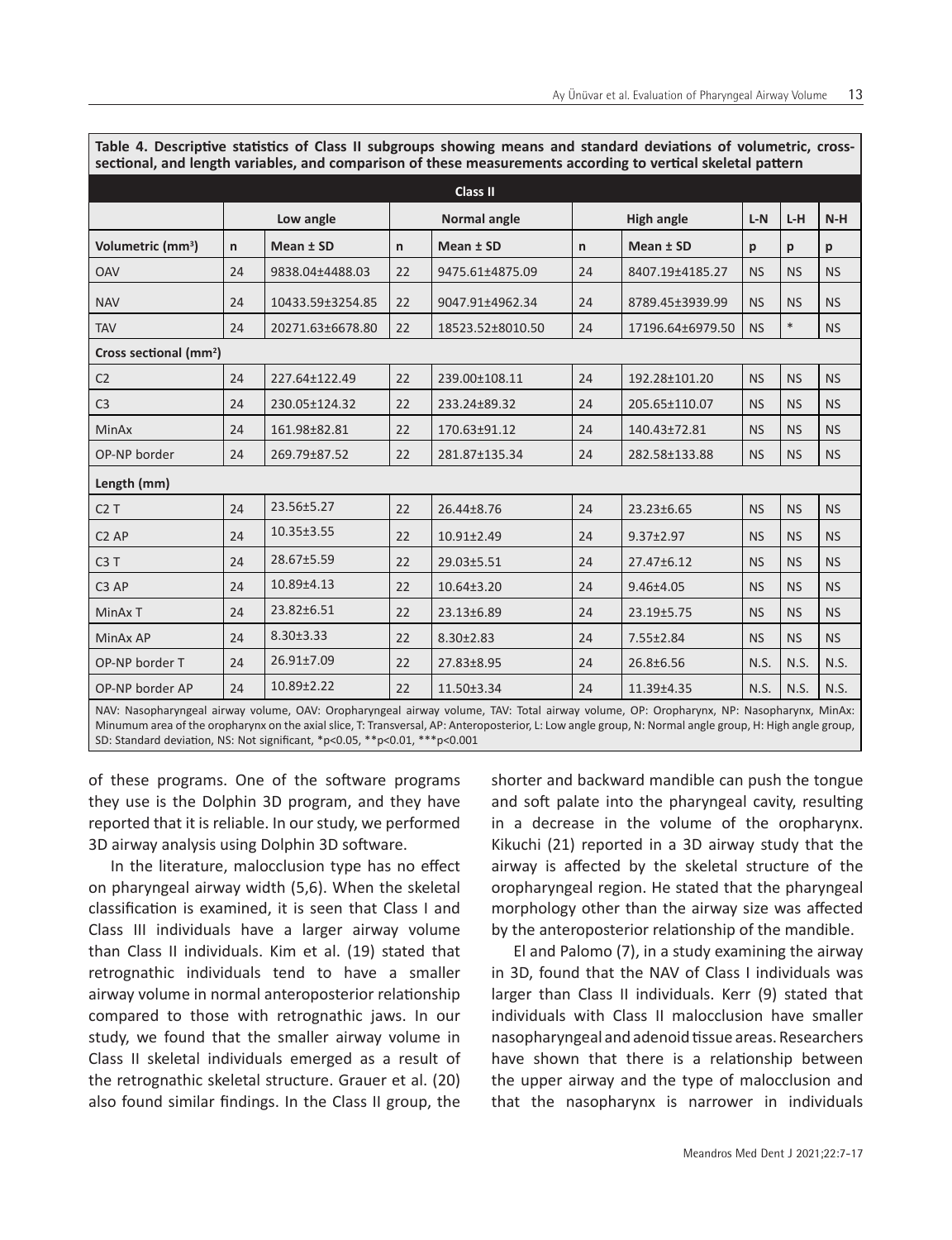|                                    |              |                  |              | <b>Class III</b>    |              |                   |           |           |           |
|------------------------------------|--------------|------------------|--------------|---------------------|--------------|-------------------|-----------|-----------|-----------|
|                                    |              | Low angle        |              | <b>Normal angle</b> |              | <b>High angle</b> | $L-N$     | L-H       | $N-H$     |
| Volumetric (mm <sup>3</sup> )      | $\mathsf{n}$ | Mean ± SD        | $\mathsf{n}$ | Mean ± SD           | $\mathsf{n}$ | Mean ± SD         | p         | p         | p         |
| <b>OAV</b>                         | 28           | 12088.98±4549.18 | 28           | 11711.97±5564.04    | 26           | 10482.96±4467.88  | <b>NS</b> | <b>NS</b> | <b>NS</b> |
| <b>NAV</b>                         | 28           | 11808.89±3548.90 | 28           | 10663.86±3508.07    | 26           | 9607.84±3193.09   | <b>NS</b> | <b>NS</b> | <b>NS</b> |
| <b>TAV</b>                         | 28           | 23897.87±7534.68 | 28           | 22375.83±6241.54    | 26           | 20090.8±6832.01   | <b>NS</b> | $\ast$    | <b>NS</b> |
| Cross sectional (mm <sup>2</sup> ) |              |                  |              |                     |              |                   |           |           |           |
| C <sub>2</sub>                     | 28           | 250.14±110.87    | 28           | 239.74±106.80       | 26           | 231.17±104.21     | <b>NS</b> | <b>NS</b> | <b>NS</b> |
| C <sub>3</sub>                     | 28           | 282.60±134.80    | 28           | 280.82±137.96       | 26           | 244.54±120.67     | <b>NS</b> | <b>NS</b> | <b>NS</b> |
| MinAx                              | 28           | 178.66±76.45     | 28           | 179.68±84.94        | 26           | 168.1±70.80       | <b>NS</b> | <b>NS</b> | <b>NS</b> |
| OP-NP border                       | 28           | 314.68±144.16    | 28           | 295.56±91.29        | 26           | 271.73±119.33     | <b>NS</b> | <b>NS</b> | <b>NS</b> |
| Length (mm)                        |              |                  |              |                     |              |                   |           |           |           |
| C2T                                | 28           | 26.67±7.42       | 28           | 27.05±6.42          | 26           | 26.68±7.69        | <b>NS</b> | <b>NS</b> | <b>NS</b> |
| C <sub>2</sub> AP                  | 28           | 11.60±3.74       | 28           | $11.43 \pm 3.59$    | 26           | 10.66±3.90        | <b>NS</b> | <b>NS</b> | <b>NS</b> |
| C <sub>3</sub> T                   | 28           | 31.29±7.08       | 28           | 30.98±6.43          | 26           | 29.74±4.87        | <b>NS</b> | <b>NS</b> | <b>NS</b> |
| C <sub>3</sub> AP                  | 28           | 12.11±4.23       | 28           | 13.45±4.43          | 26           | 10.53±4.41        | <b>NS</b> | <b>NS</b> | <b>Ns</b> |
| MinAx T                            | 28           | 23.84±6.17       | 28           | 23.84±5.17          | 26           | 23±7.03           | <b>NS</b> | <b>NS</b> | <b>NS</b> |
| MinAx AP                           | 28           | $8.29 \pm 3.21$  | 28           | $8.67 \pm 3.01$     | 26           | $8.03 \pm 2.95$   | <b>NS</b> | <b>NS</b> | <b>NS</b> |
| OP-NP border T                     | 28           | 29.85±7.30       | 28           | 28.63±4.91          | 26           | 27.89±6.89        | <b>NS</b> | <b>NS</b> | <b>NS</b> |
| OP-NP border AP                    | 28           | 13.54±5.38       | 28           | 12.24±2.66          | 26           | $11.12 \pm 3.21$  | <b>NS</b> | <b>NS</b> | <b>NS</b> |

**Table 5. Descriptive statistics of Class III subgroups showing means and standard deviations of volumetric, crosssectional, and length variables, and comparison of these measurements according to vertical skeletal pattern**

NAV: Nasopharyngeal airway volume, OAV: Oropharyngeal airway volume, TAV: Total airway volume, OP: Oropharynx, NP: Nasopharynx, MinAx: Minumum area of the oropharynx on the axial slice, T: Transversal, AP: Anteroposterior, L: Low angle group, N: Normal angle group, H: High angle group, SD: Standard deviation, NS: Not significant, \*p<0.05, \*\*p<0.01, \*\*\*p<0.001

with Class II malocclusion (22,23). Hwang et al. (24) reported that the narrowed nasopharyngeal airway is associated with the retrusive mandible and maxilla. Paul and Nanda (23) found a high prevalence of mouth breathing and nasopharyngeal airway obstruction in individuals with Class II malocclusion. These studies are compatible with our study.

In some studies (5,6,8), no significant difference was found when comparing the upper airways of various individuals. We concluded that these results are due to the small number of cases, the classification being performed as dental instead of skeletal, or 2D studies.

In this study, statistically significant differences were found between the Class I and Class II groups and between the Class II and Class III groups in C3 and min axial cross-sectional areas. There was

no difference in other area parameters. In linear measurements, no statistically significant difference was observed in most parameters. The statistically significant differences observed in the volumetric parameters were not similar in all area and linear parameters. We concluded that not every subdivision of the airway represents the entire airway capacity of the individual. The findings of Kim et al. (19) are consistent with this result.

In this study, it was observed that individuals with the high angle vertical skeletal type had a smaller TAV than the low angle type. There was no significant difference in NAV in all three groups and subgroups. Kerr (9), Handelman and Osborne (25) found a weak relationship between facial morphology and the nasopharyngeal airway. These studies are consistent with our findings. de Freitas et al. (6) found that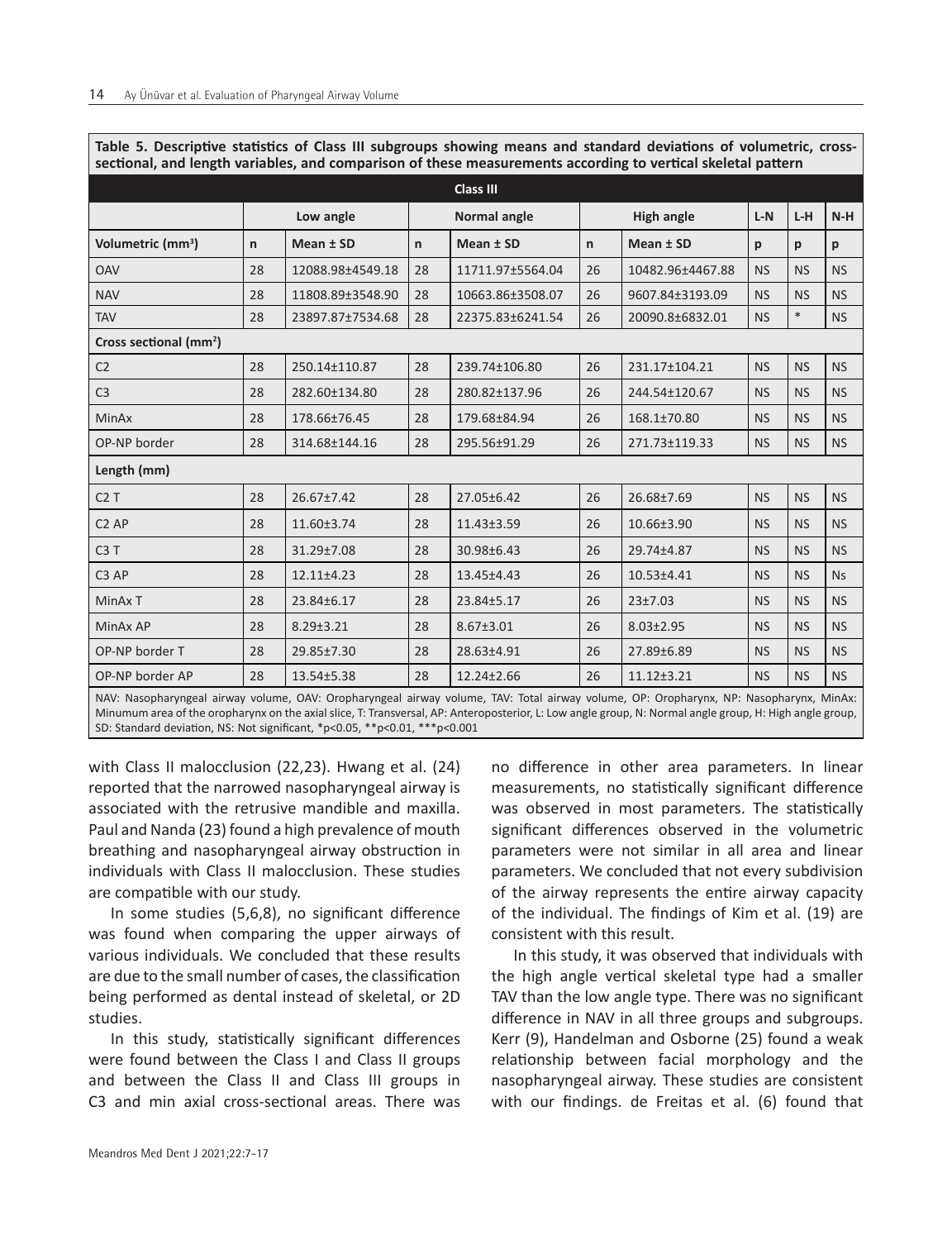| airway volume, and MinAx area compared with the variables used for this study |              |              |              |                    |  |  |  |  |  |  |
|-------------------------------------------------------------------------------|--------------|--------------|--------------|--------------------|--|--|--|--|--|--|
|                                                                               | <b>OAV</b>   | <b>NAV</b>   | <b>TAV</b>   | Minimum axial area |  |  |  |  |  |  |
| $\mathsf{R}$                                                                  | $-0.176**$   | $-0.207**$   | $-0.173**$   | $-0.178**$         |  |  |  |  |  |  |
| R                                                                             | $-0.175**$   | $-0.196**$   | $-0.211**$   | $-0.140*$          |  |  |  |  |  |  |
| R                                                                             | $-0.180**$   | $-0.192**$   | $-0.213**$   | $-0.144*$          |  |  |  |  |  |  |
| R                                                                             | 0.047        | 0.027        | 0.036        | 0.007              |  |  |  |  |  |  |
| R                                                                             | $\mathbf{1}$ | $0.513**$    | $0.899**$    | $0.860**$          |  |  |  |  |  |  |
| R                                                                             | $0.513**$    | $\mathbf{1}$ | $0.838**$    | $0.523**$          |  |  |  |  |  |  |
| R.                                                                            | $0.899**$    | $0.838**$    | $\mathbf{1}$ | $0.815**$          |  |  |  |  |  |  |
| R                                                                             | $0.895**$    | $0.476**$    | $0.813**$    | $0.843**$          |  |  |  |  |  |  |
| R                                                                             | $0.231**$    | $0.316**$    | $0.626**$    | $0.690**$          |  |  |  |  |  |  |
| R                                                                             | $0.860**$    | $0.523**$    | $0.815**$    | $\mathbf{1}$       |  |  |  |  |  |  |
| $\mathsf{R}$                                                                  | $0.681**$    | $0.528**$    | $0.703**$    | $0.640**$          |  |  |  |  |  |  |
| R.                                                                            | $0.713**$    | $0.408**$    | $0.662**$    | $0.632**$          |  |  |  |  |  |  |
| R                                                                             | $0.701**$    | $0.311**$    | $0.605**$    | $0.697**$          |  |  |  |  |  |  |
| $\mathsf{R}$                                                                  | $0.561**$    | $0.244**$    | $0.482**$    | $0.496**$          |  |  |  |  |  |  |
| R                                                                             | $0.606**$    | $0.263**$    | $0.520**$    | $0.600**$          |  |  |  |  |  |  |
| $\mathsf{R}$                                                                  | $0.712**$    | $0.422**$    | $0.699**$    | $0.693**$          |  |  |  |  |  |  |
| R                                                                             | $0.631**$    | $0.361**$    | $0.586**$    | $0.712**$          |  |  |  |  |  |  |
| R                                                                             | $0.630**$    | $0.541**$    | $0.678**$    | $0.614**$          |  |  |  |  |  |  |
| R                                                                             | $0.436**$    | $0.284**$    | $0.423**$    | $0.377**$          |  |  |  |  |  |  |
|                                                                               |              |              |              |                    |  |  |  |  |  |  |

**Table 6. Pearson correlation coefficients for oropharyngeal airway volume, nasopharyngeal airway volume, total airway volume, and MinAx area compared with the variables used for this study**

NAV: Nasopharyngeal airway volume, OAV: Oropharyngeal airway volume, TAV: Total airway volume, minAx: Minimum area of the oropharynx on the axial slice, SIA: Sum of the inner angles, T: Transversal, AP: Anteroposterior \*Correlation is significant at the 0.05 level (2-tailed) \*\*Correlation is significant at the 0.01 level (2-tailed)

individuals with vertical skeletal pattern of Class I and Class II malocclusion had a narrower upper airway than vertically normal Class I and Class II malocclusion individuals. Other 2D studies (26-28) are not in line with our results. These studies were performed to evaluate pharyngeal airway widths on 2D lateral cephalometric films. Airway volume requires complex and dynamic 3D evaluation. There may be different findings due to this situation.

A negative correlation was found between volumetric measurements and ANB angle in the current study. This supports the results of the comparison of different anteroposterior skeletal types between the groups. This negative correlation between ANB angle and volumetric measurements can be explained by the fact that Class I and Class III groups have larger airway volume than Class II group. El and Palomo (7) observed that the oropharyngeal volume is inversely correlated with the ANB angle.

Ceylan and Oktay's (5) study is also compatible with our study. Kim et al. (19) showed a negative correlation between the ANB angle and the TAV in their study.

A negative correlation was found between the volumetric measurements and SNGoGn and SPA angles. In addition, a negative correlation was found between C2, minimum and O-N boundary anteroposterior length measurements and SNGoGn and SPA angles. Joseph et al. (2) reported that the hyperdivergetic patients showed narrow pharyngeal dimensions, especially in the nasopharynx at the level of the hard palate, in the anteroposterior direction, and at the level of the soft palate and mandible in the anteroposterior direction. Our results are consistent with studies reporting an inverse relationship between pharyngeal volume and vertical skeletal type (6,29,30). El and Palomo (7) could not find a significant correlation between mandibular plane angle and OAV and NAV. The reason for this different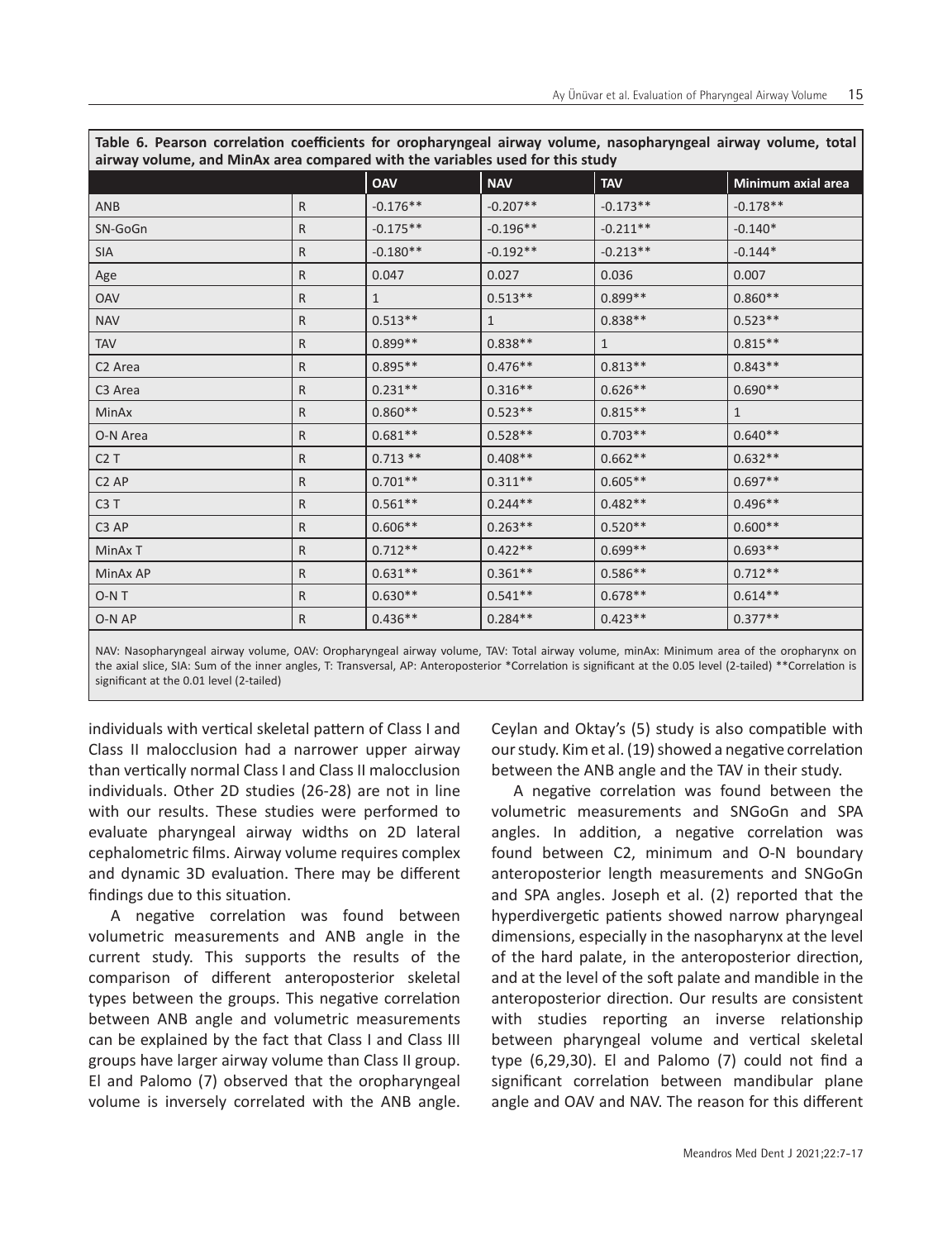result may be that El and Palomo (7) excluded severe hypodivergent and hyperdivergent individuals from their work. Contrary to our findings, Kim et al. (19) found a positive correlation between vertical skeletal pattern and values analyzing airway volume. The reason for this discrepancy may be due to the values used to evaluate the vertical skeletal type being less comparable to the different values used.

A high correlation was found between the min axial cross-sectional area and volumetric measurements. Tso et al. (31) also mentioned the high correlation between the narrowest cross-sectional area of the airway and TAV. El and Palomo (7) found a high correlation between OAV and min axial cross-sectional area. Considering the results of our study, we think that the determining the areas with upper airway constriction and understanding the size and volume of the pharyngeal airway are clinically important in treatment planning.

A positive correlation was found between OAV and NAV. Kim et al. (19) found a positive correlation between the nasal airway and the upper pharyngeal airway. El and Palomo (7) also found a positive correlation between NAV and OAV. We think that the positive correlation between the OAV and NAV is due to the use of healthy individuals without airway pathology. Individuals with nasal allergy, craniofacial anomalies, hypertrophic adenoids, and narrowed nasopharyngeal airway space will have pharyngeal contraction inevitable and a negative correlation will be observed (32). Structurally, OAV and NAV are not only anatomically contiguous structures, but also directly related in volume. Therefore, the positive and negative factors that may occur will contribute positively and negatively to the correlation relationship.

# **Conclusion**

Class II individuals have smaller OAV, NAV, TAV and min axial area than Class I and Class III groups. Individuals with high angle vertical skeletal pattern were found to have smaller TAV than those with a low angle vertical skeletal pattern.

Volumetric studies about pharyngeal airway add a new perspective to orthodontic practice. Detailed analysis of airway shape and volume can be an important tool in orthodontic diagnosis and treatment plan. Caution should be taken in this regard, especially in patients with mandibular retrusion, with a tendency to have a smaller oropharyngeal area and volume, and patients with hyperdivergent growth patterns.

#### **Ethics**

**Ethics Committee Approval:** This retrospective study protocol was approved by the Local Ethics Committee in Dicle University Faculty of Dentistry (decision no: 5, date: 01.12.2014).

**Informed Consent:** All patients or parents signed an informed consent form allowing the use of these records.

**Peer-review:** Externally peer-reviewed.

### **Authorship Contributions**

Concept: M.İ.K., Y.A.Ü., Design: M.İ.K., Y.A.Ü., Supervision: M.İ.K., Data Collection or Processing: Y.A.Ü., Analysis or Interpretation: İ.Y., Literature Search: M.İ.K., Critical Review: M.İ.K., Writing: Y.A.Ü.

**Conflict of Interest:** No conflict of interest was declared by the authors.

**Financial Disclosure:** The authors declared that this study received no financial support.

#### **References**

- 1. Banno K, Kryger MH. Sleep apnea: clinical investigations in humans. Sleep med 2007; 8: 400-26.
- 2. Joseph AA, Elbaum J, Cisneros GJ, Eisig SB. A cephalometric comparative study of the soft tissue airway dimensions in persons with hyperdivergent and normodivergent facial patterns. J Oral Maxillofac Surg 1998; 56: 135-9.
- 3. Alves M, Franzotti E, Baratieri C, Nunes L, Nojima L, Ruellas A. Evaluation of pharyngeal airway space amongst different skeletal patterns. Int J Oral Maxillofac Surg 2012; 41: 814-9.
- 4. Oz U, Orhan K, Rubenduz M. Two-dimensional lateral cephalometric evaluation of varying types of Class II subgroups on posterior airway space in postadolescent girls: a pilot study. J Orofac Orthop 2013; 74: 18-27.
- 5. Ceylan I, Oktay H. A study on the pharyngeal size in different skeletal patterns. Am J Orthod Dentofacial Orthop 1995; 108: 69-75.
- 6. de Freitas MR, Alcazar NM, Janson G, de Freitas KM, Henriques JF. Upper and lower pharyngeal airways in subjects with Class I and Class II malocclusions and different growth patterns. Am J Orthod Dentofacial Orthop 2006; 130: 742-5.
- 7. El H, Palomo JM. Airway volume for different dentofacial skeletal patterns. Am J Orthod Dentofacial Orthop 2011; 139: e511-21.
- 8. McNamara Jr JA. Influence of respiratory pattern on craniofacial growth. Angle Orthod 1981; 51: 269-300.
- 9. Kerr WJS. The nasopharynx, face height, and overbite. Angle Orthod 1985; 55: 31-6.
- 10. Uçar Fİ, Uysal T. Orofacial airway dimensions in subjects with Class I malocclusion and different growth patterns. Angle Orthod 2011; 8: 460-8.